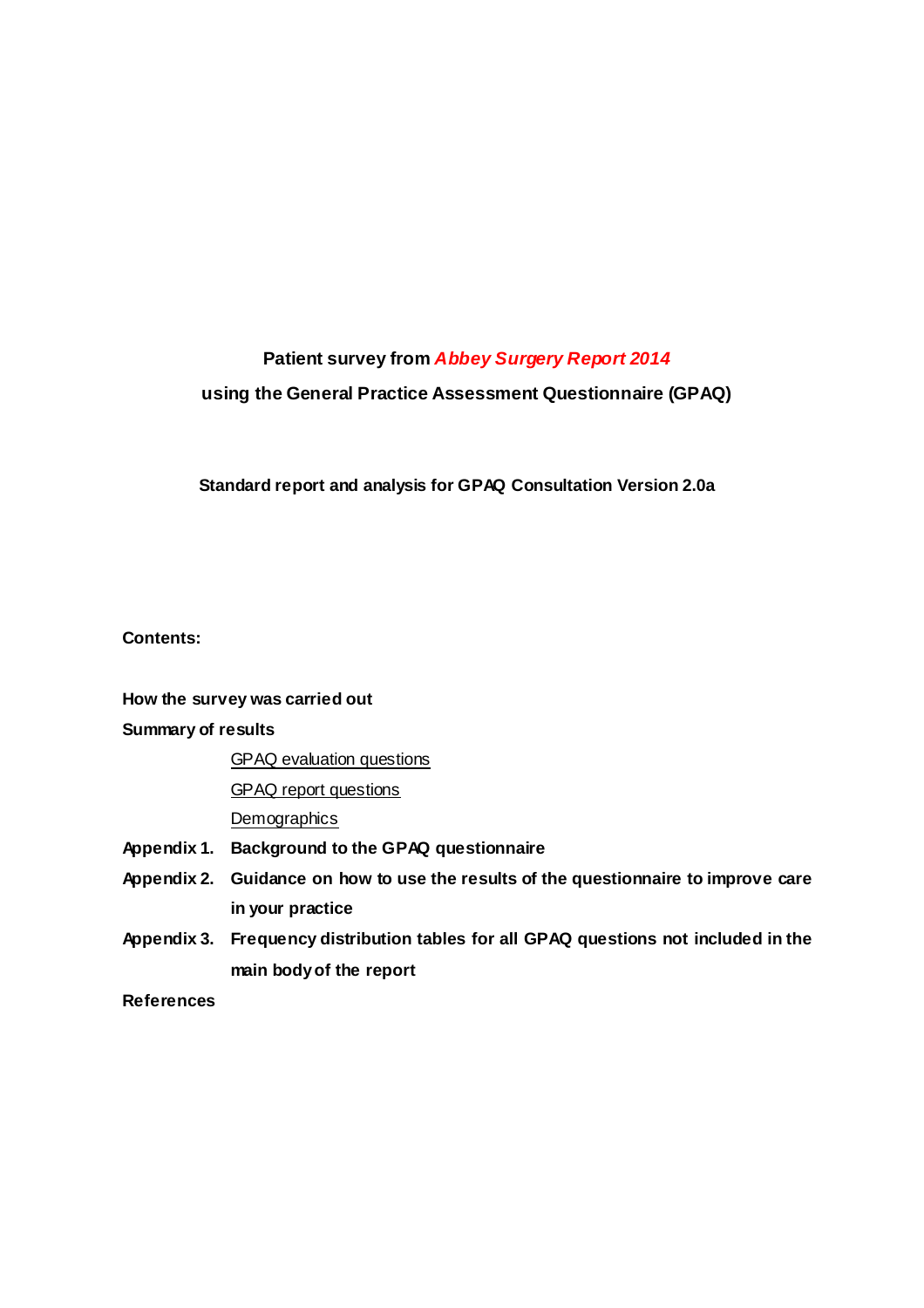**Date: 27 March 2014**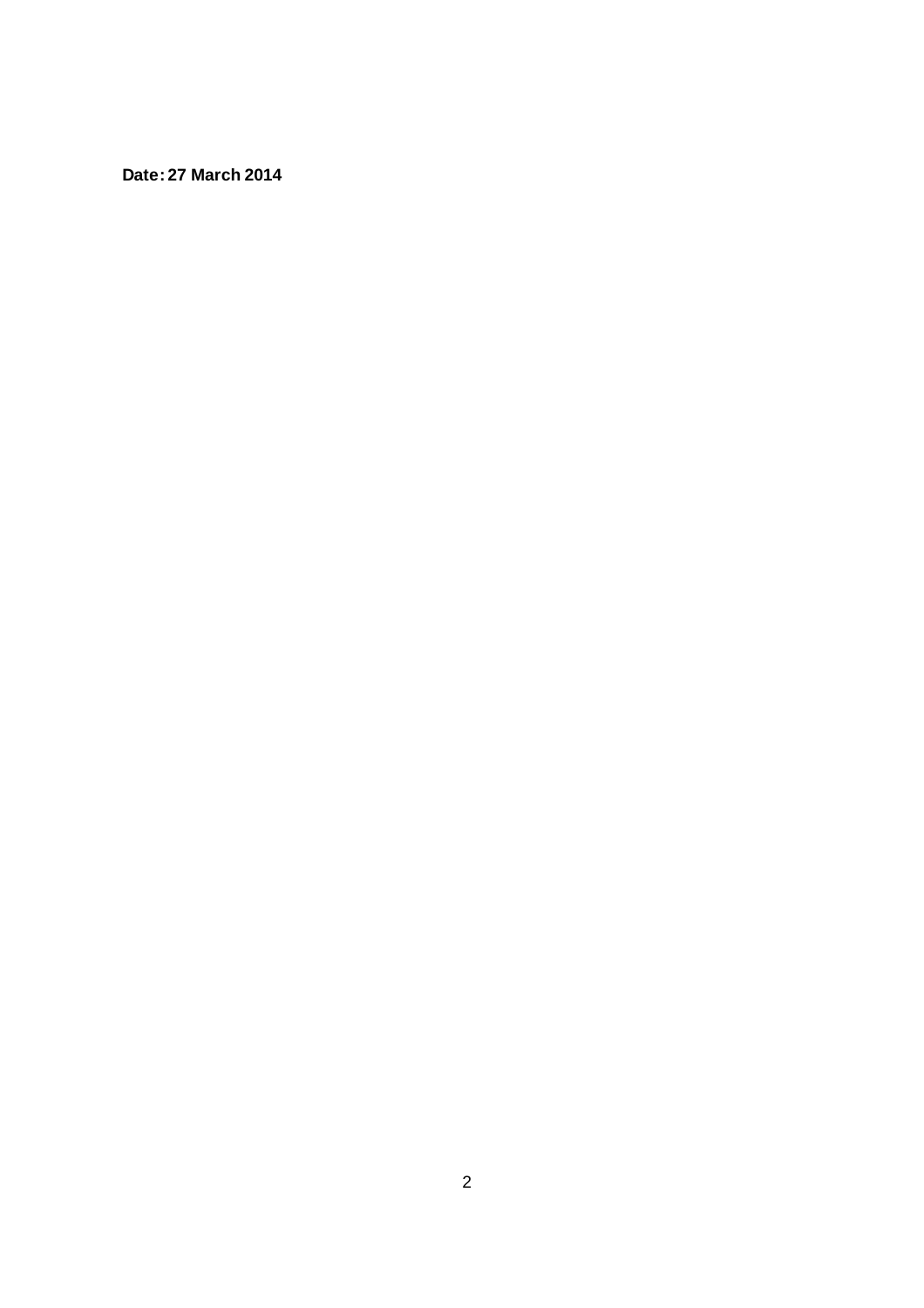#### **How the survey was carried out**

Describe here how you carried out the survey in your practice. Include a description of how the patients were selected, and how you were able to estimate what proportion of questionnaires were returned.

#### **Summary of results**

#### GPAQ evaluation questions

The following table summarises the individual scores for the evaluation questions in GPAQ, i.e. the ones where patients made a judgment about how good that aspect of care was. Each score is expressed as an average (mean) for all patients who completed the individual question. They are represented as a percentage of the maximum possible score, so the best possible score in each case is 100. You will be able to see the areas where your practice scores well and where improvement may be needed, both comparing aspects of care in your own practice and comparing yourself with others.

The figures in the right hand column contain current national GPAQ benchmarks for that question. Once again, these figures are expressed as percentages of the maximum possible score in this table. These are regularly updated on the GPAQ website. Details of how many patients completed each of the individual responses for each of these questions for your practice are given in full in appendix 3.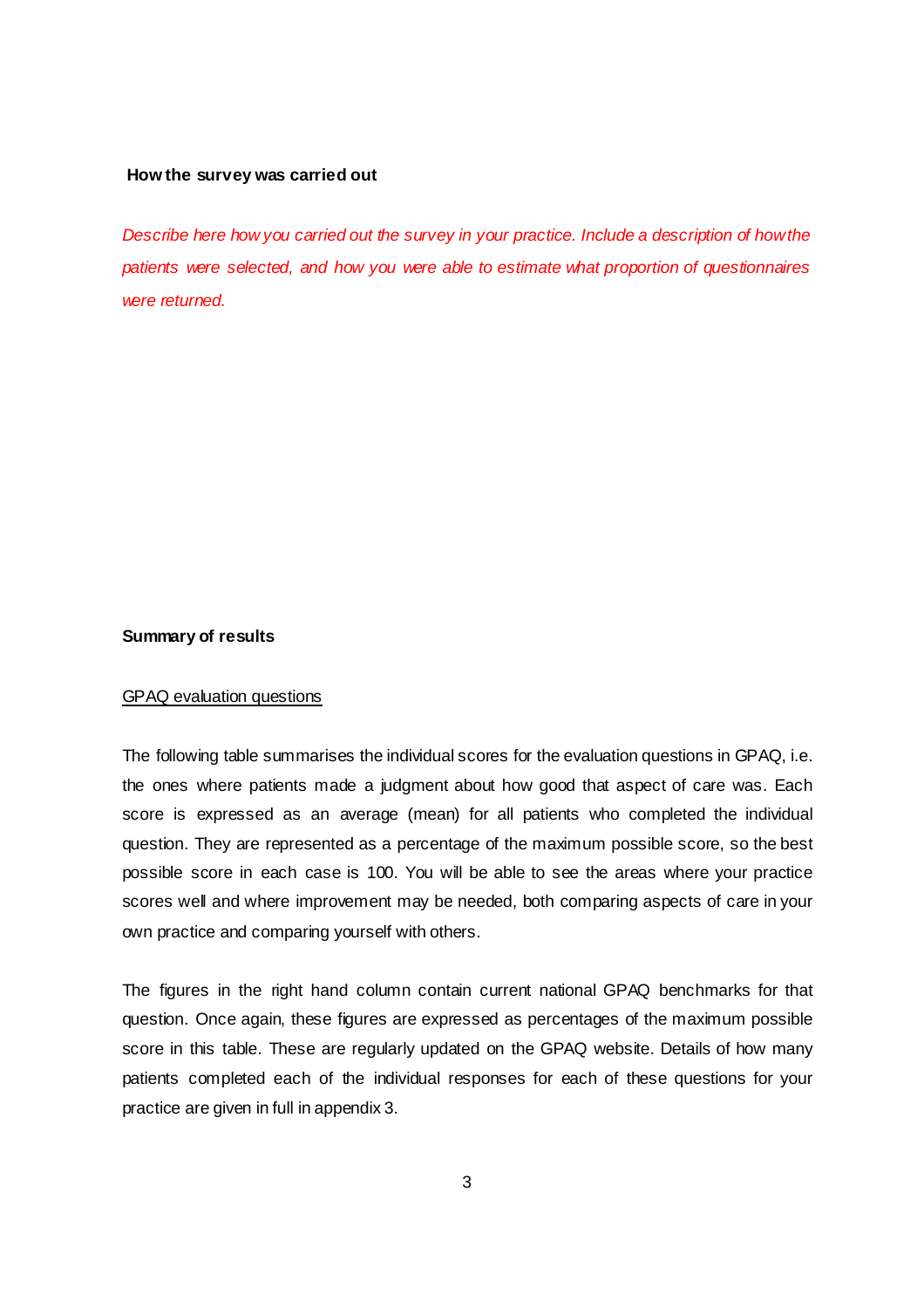|                                                              |    | Mean score GPAQ benchmark |
|--------------------------------------------------------------|----|---------------------------|
| Q2. Satisfaction with receptionists                          | 82 | 77                        |
| Q3a. Satisfaction with opening hours                         | 74 | 67                        |
| Q4b. Satisfaction with availability of particular doctor     | 57 | 60                        |
| Q5b. Satisfaction with availability of any doctor            | 81 | 69                        |
| Q7b. Satisfaction with waiting times at practice             | 57 | 57                        |
| Q8a. Satisfaction with phoning through to practice           | 77 | 59                        |
| Q8b. Satisfaction with phoning through to doctor for advice  | 71 | 61                        |
| Q9b. Satisfaction with continuity of care                    | 59 | 69                        |
| Q10a. Satisfaction with doctor's questioning                 | 89 | 81                        |
| Q10b. Satisfaction with how well doctor listens              | 89 | 84                        |
| Q10c. Satisfaction with how well doctor puts patient at ease | 89 | 84                        |
| Q10d. Satisfaction with how much doctor involves patient     | 89 | 81                        |
| Q10e. Satisfaction with doctor's explanations                | 89 | 83                        |
| Q10f. Satisfaction with time doctor spends                   | 86 | 80                        |
| Q10g. Satisfaction with doctor's patience                    | 89 | 84                        |
| Q10h. Satisfaction with doctor's caring and concern          | 90 | 84                        |
| Q11a. Ability to understand problem after visiting doctor    | 70 | 69                        |
| Q11b. Ability to cope with problem after visiting doctor     | 67 | 66                        |
| Q11c. Ability to keep healthy after visiting doctor          | 65 | 62                        |

# Table 1. Mean scores of evaluation questions (as percentages) compared to the GPAQ **benchmarks**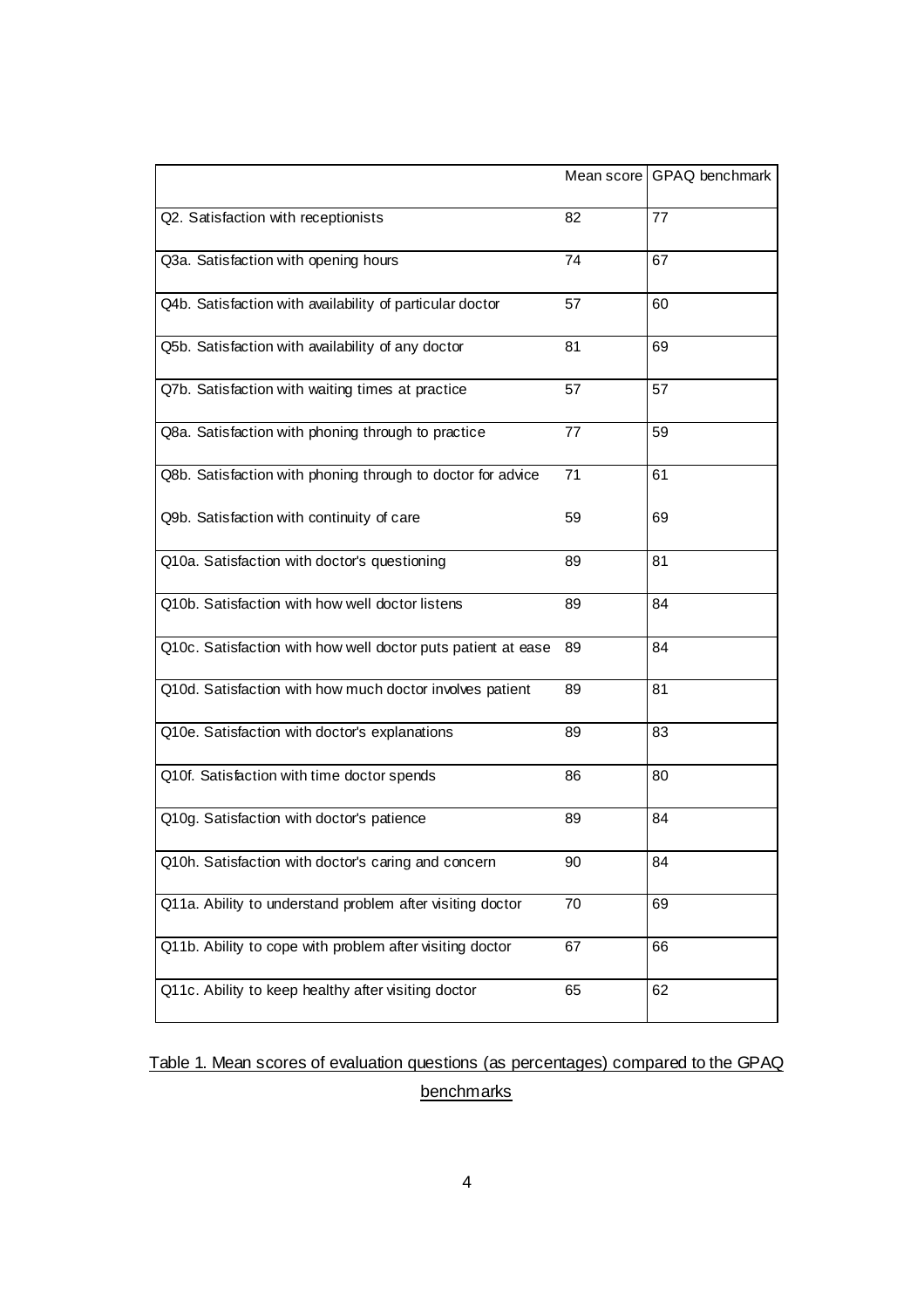These benchmark figures are based on data from 232,908 respondents to both the postal and post-consultation versions of GPAQ (combined) collected during the 2004/2005 contract year. Separate benchmarks for the two different versions of GPAQ will be posted in due course if on-going analyses show that mode of administration produces significantly different GPAQ scores after controlling for social and demographic factors known to influence patient evaluations.

Please check our website http://www.gpaq.info/benchmarks.htm for further information.

### GPAQ report questions

Some GPAQ questions ask about specific experiences, or ask the patient for specific information. The responses to these questions are summarised here.

| Q3b. Additional hours requested | Number of responses |
|---------------------------------|---------------------|
| Mornings                        | 20                  |
| Lunchtime                       | 17                  |
| Evenings                        | 85                  |
| Weekends                        | 123                 |
| None                            | 293                 |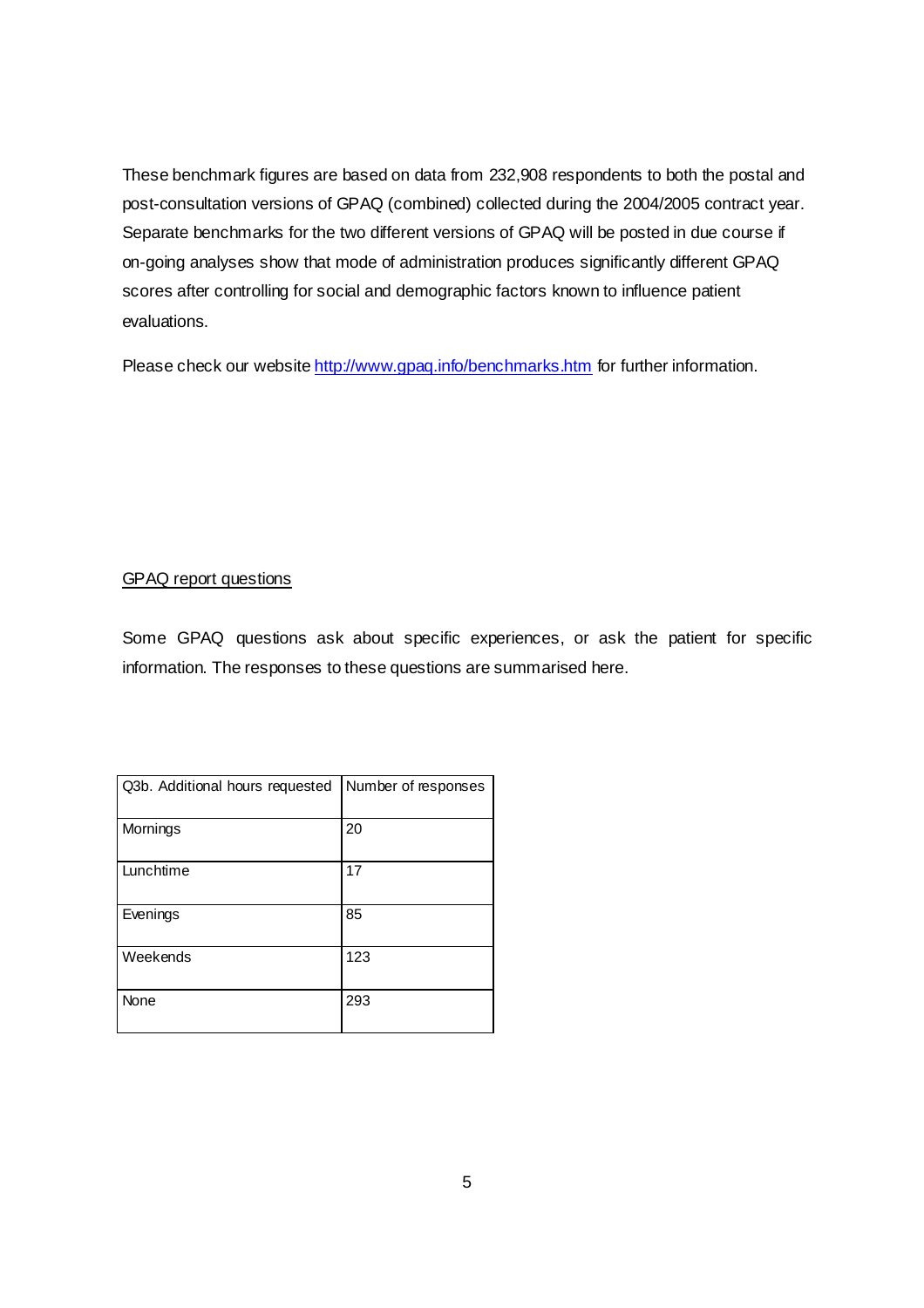| Q4a. Availability of particular doctor | Number of responses |
|----------------------------------------|---------------------|
| Same day                               | 19                  |
| Next working day                       | 32                  |
| Within 2 working days                  | 42                  |
| Within 3 working days                  | 79                  |
| Within 4 working days                  | 70                  |
| 5 or more working days                 | 205                 |
| Does not apply                         | 39                  |

| Q5a. Availability of any doctor | Number of responses |
|---------------------------------|---------------------|
| Same day                        | 220                 |
| Next working day                | 102                 |
| Within 2 working days           | 85                  |
| Within 3 working days           | 48                  |
| Within 4 working days           | 16                  |
| 5 or more working days          | 0                   |
| Does not apply                  | 15                  |

| Q6. Same day urgent availability of doctor | Number of responses |
|--------------------------------------------|---------------------|
| Yes                                        | 435                 |
| <b>No</b>                                  | 0                   |
|                                            |                     |
| Don't know/never needed to                 | 51                  |
|                                            |                     |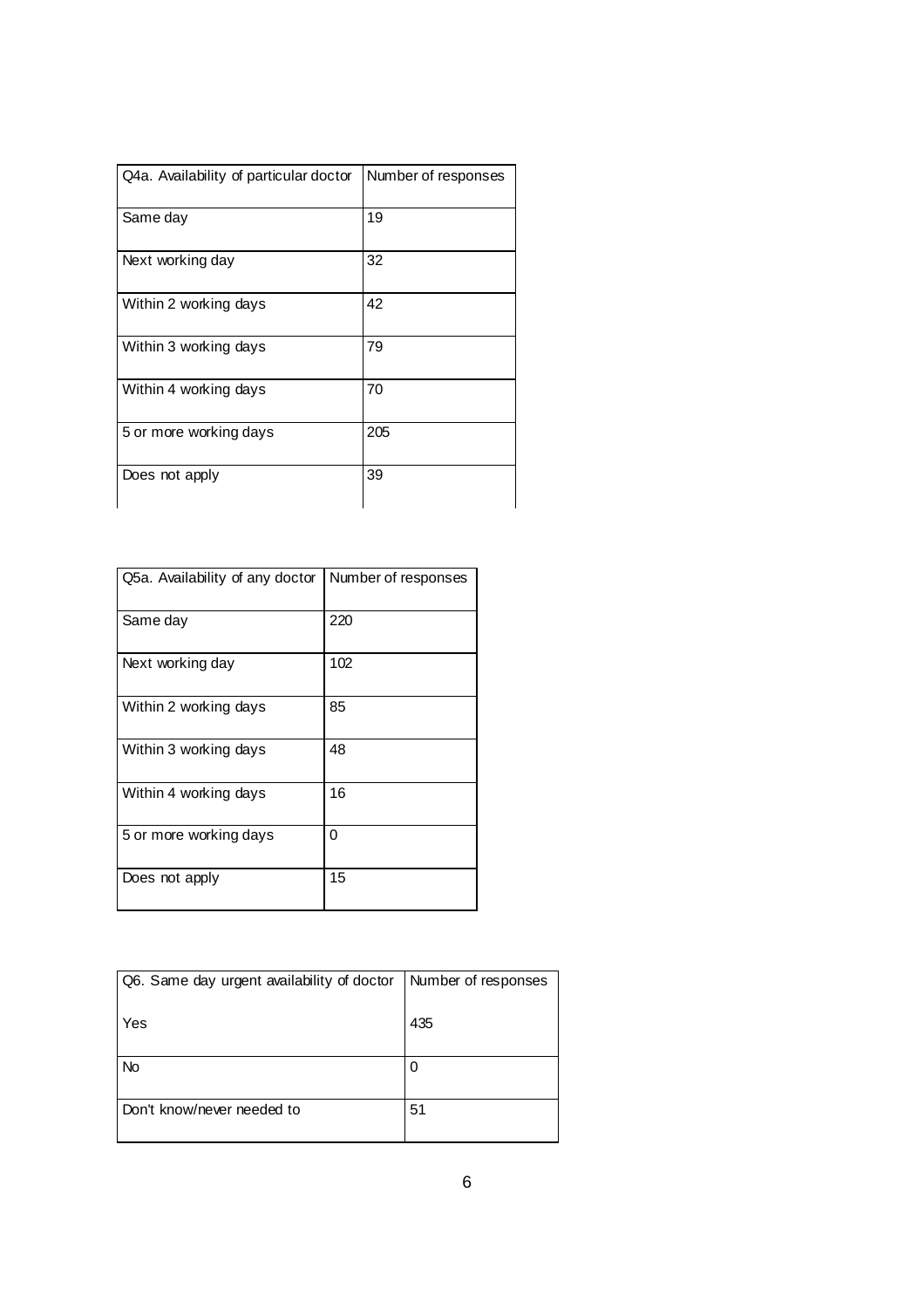| Q7a. Waiting time at practice Number of responses |     |
|---------------------------------------------------|-----|
| 5 minutes or less                                 | 25  |
| 6-10 minutes                                      | 178 |
| 11-20 minutes                                     | 190 |
| 21-30 minutes                                     | 75  |
| More than 30 minutes                              | 18  |

| Q9a. Continuity for seeing same doctor | Number of responses |
|----------------------------------------|---------------------|
| Always                                 | 46                  |
| Almost always                          | 142                 |
| A lot of the time                      | 93                  |
| Some of the time                       | 149                 |
| Almost never                           | 43                  |
| Never                                  | 8                   |

## **Demographics**

The following tables display the demographic data collected in GPAQ.

|        | Q12. Sex   Number of responses |
|--------|--------------------------------|
| Male   | 146                            |
| Female | 287                            |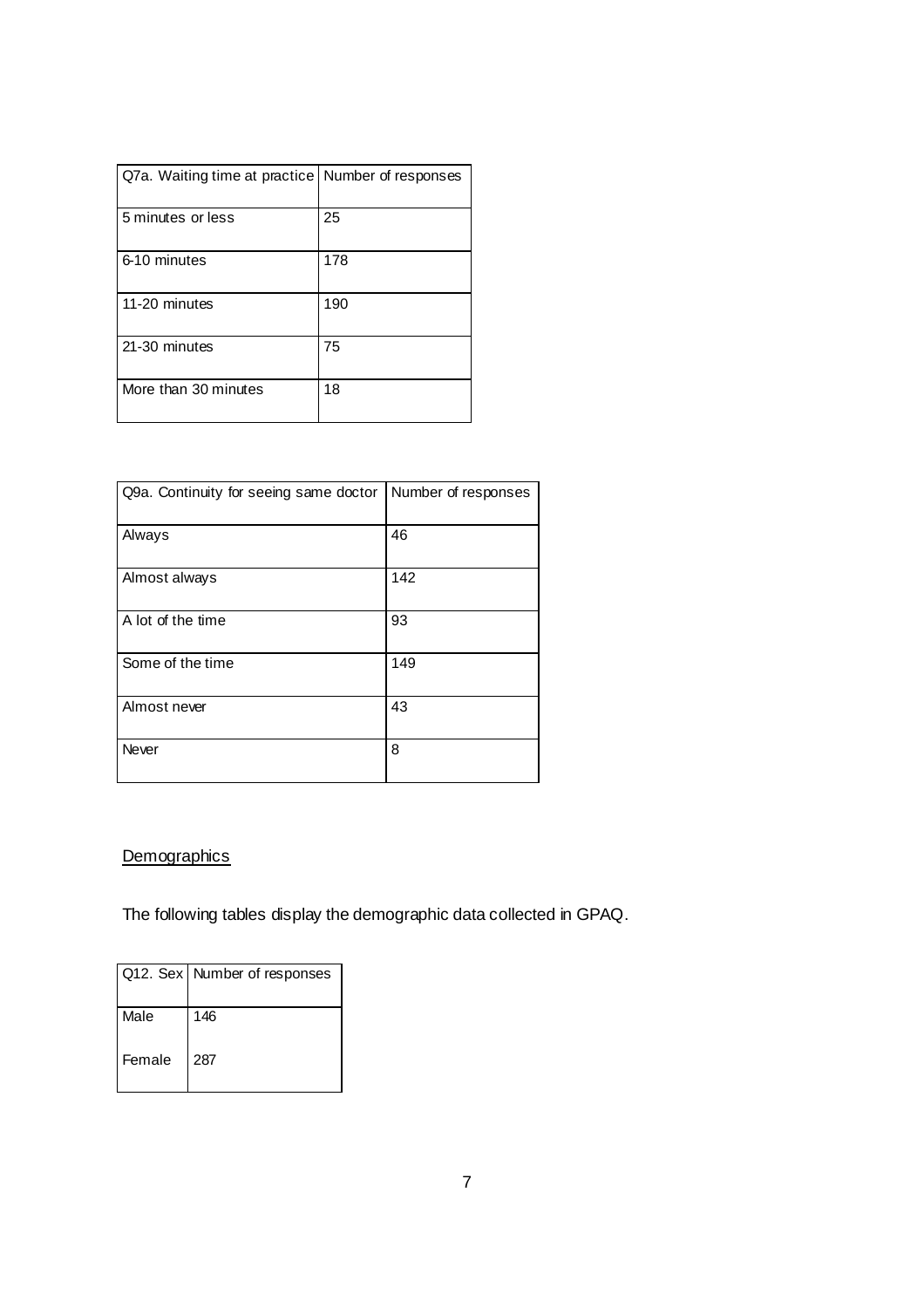| Q13. Age               | Number of responses |
|------------------------|---------------------|
| Up to 44 years old     | 110                 |
| 45 years old and above | 299                 |
| Mean                   | 56                  |

| Q14. Long standing illness, disability or infirmity   Number of responses |     |
|---------------------------------------------------------------------------|-----|
| Yes                                                                       | 246 |
| <b>No</b>                                                                 | 162 |

| Q15. Ethnic group         | Number of responses |
|---------------------------|---------------------|
| White                     | 423                 |
| Black or Black British I0 |                     |
| Asian or Asian British 2  |                     |
| Mixed                     | 3                   |
| Chinese                   | 0                   |
| Other ethnic group        | ი                   |

| Q16. Accommodation status    | Number of responses |
|------------------------------|---------------------|
| Owner-occupied/ mortgaged    | 287                 |
| Rented or other arrangements | 131                 |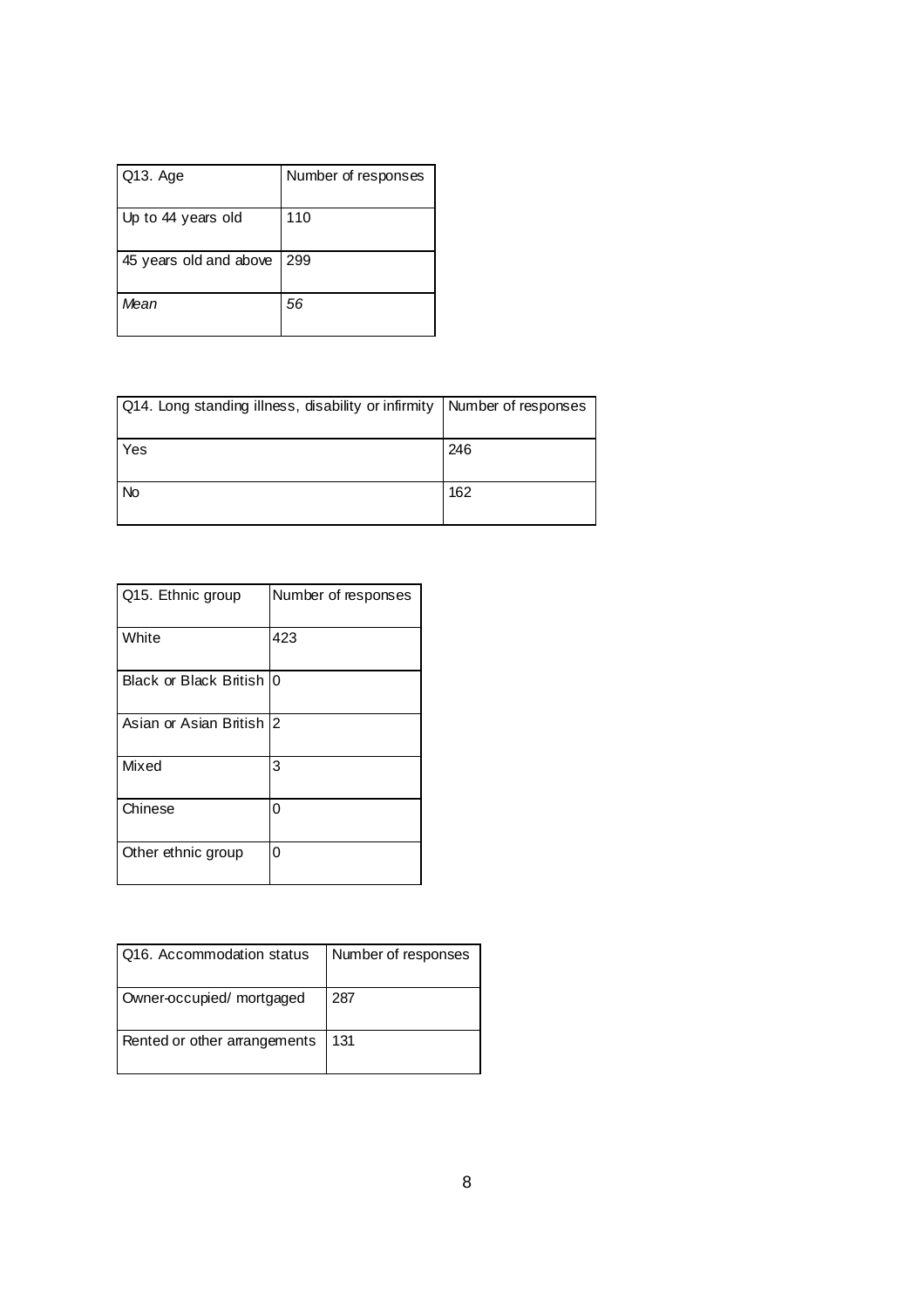| Q17. Employment status                   | Number of responses |
|------------------------------------------|---------------------|
| Employed (full/part time, self-employed) | 174                 |
| Unemployed                               | 11                  |
| School or full time education            | 15                  |
| Long term sickness                       | 30                  |
| Looking after home/family                | 14                  |
| Retired                                  | 165                 |
| Other                                    | 12                  |

For all other frequency distribution tables that have not been included in the report so far, please refer to appendix 3.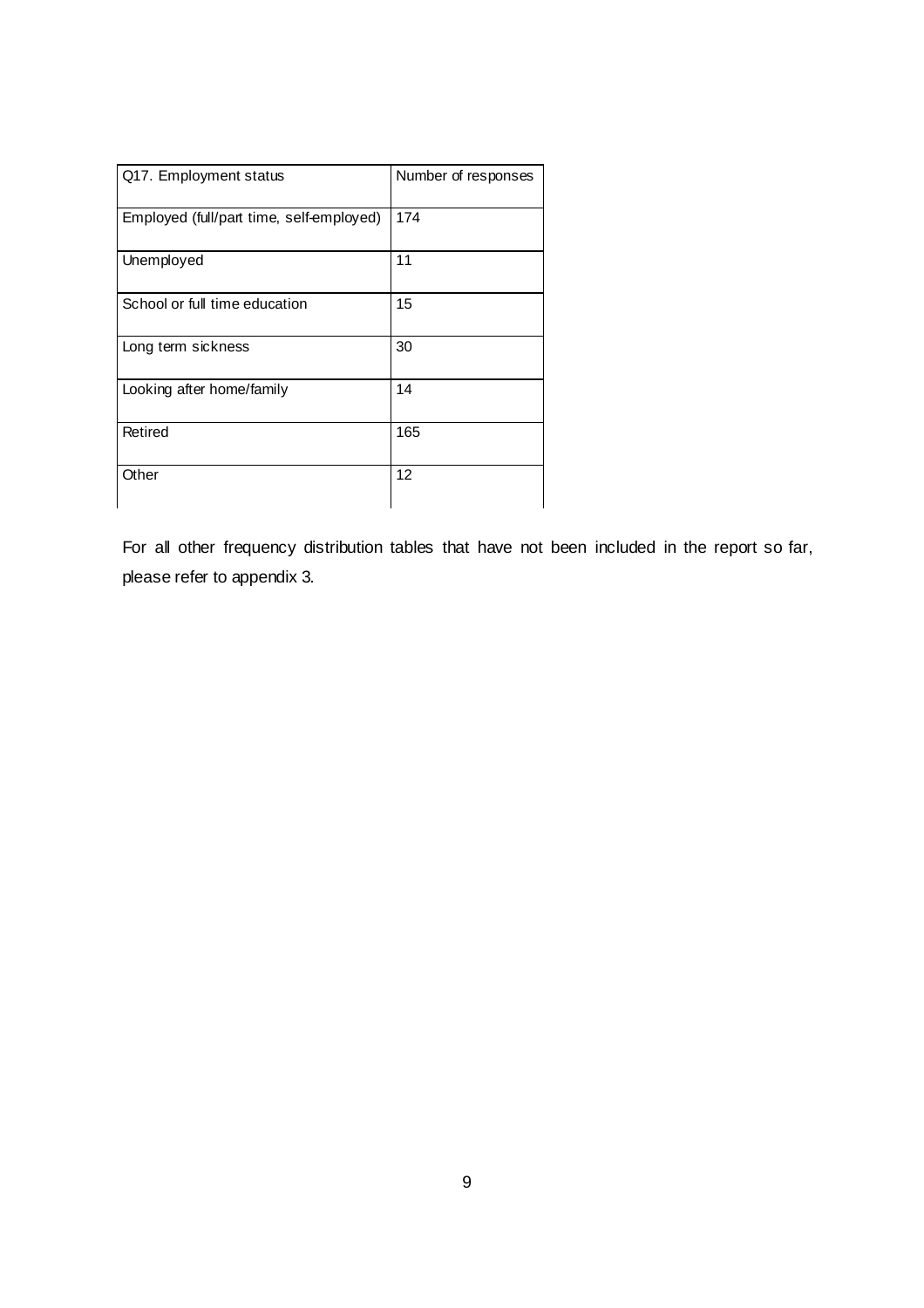#### **Appendix 1**

# **Notes about how the General Practice Assessment Questionnaire (GPAQ) was developed**

Some aspects of quality are best assessed by asking patients. We reviewed the literature to identify aspects of GP care which are most highly valued by patients. These include:

Availability and accessibility, including: availability of appointments, waiting times, physical access and telephone access.

Technical competence, including: the doctor's knowledge and skills, and the effectiveness of his or her treatments.

Communication skills, including: providing time, exploring patients' needs, listening, explaining, giving information and sharing decisions.

Inter-personal attributes, including: humaneness, caring, supporting and trust.

Organisation of care, including: continuity of care, and, the range of services available.

In order to assess these aspects of care we started from what we regarded as the best currently available questionnaire, the Primary Care Assessment Survey (PCAS)<sup>i, ii, iii, iv</sup>, which had been extensively validated in the United States. In collaboration with the Health Institute in Boston, we modified PCAS for use in British general practice. The modified questionnaire was called the General Practice Assessment Survey (GPAS). We have used GPAS in large studies in the UK: and detailed research data on GPAS have been published v vi vii viii ix .

For the new GP contract, we were asked to modify our original GPAS questionnaire, and have produced GPAQ. The main differences are that the new questionnaire is shorter. We have also produced two versions, one designed to be sent by post, and one designed to be given to patients after consultations in the surgery.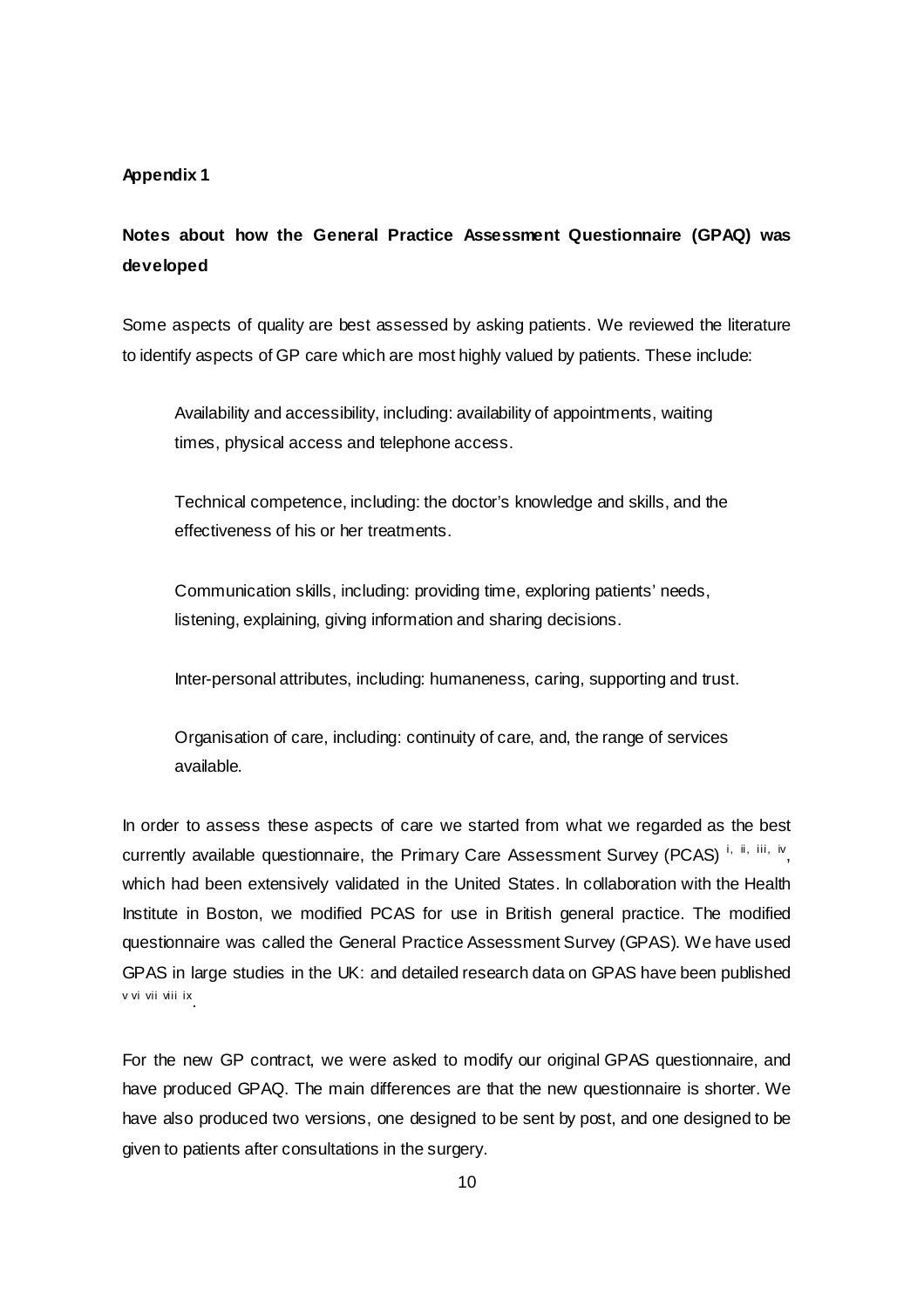GPAQ focuses mainly on questions about access, inter-personal aspects of care, and continuity of care. The version designed to be completed after the consultation asks about are given by an individual doctor. These scores will be able to be used by GPs for their appraisals and revalidation folders. The postal version of GPAQ does not allow scores to be calculated for individual doctors. However, it does include questions about the practice nurses.

GPAQ is described in more detail in the manual which can be downloaded from the GPAQ website, www.gpaq.info.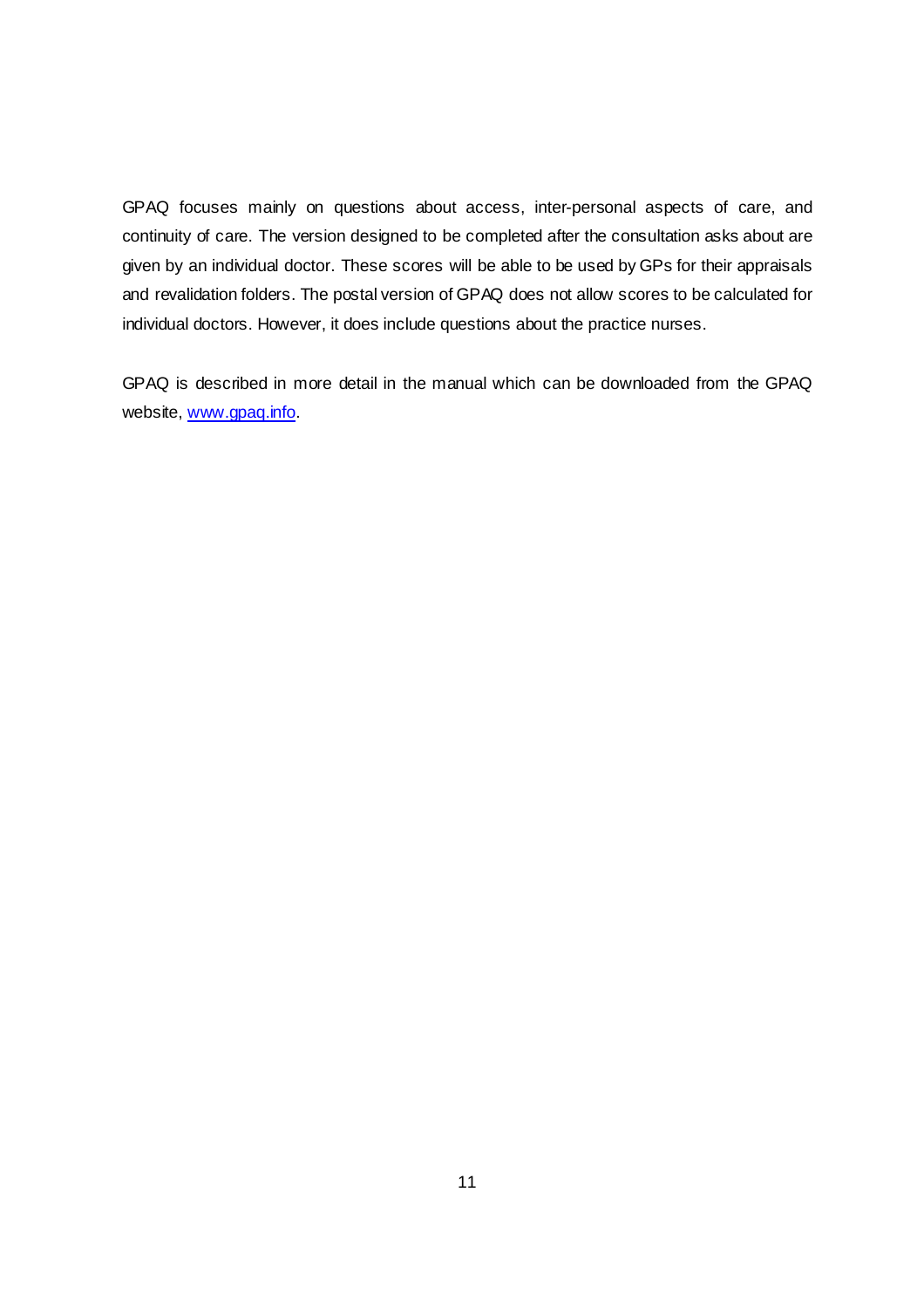#### **Appendix 2**

# **Guidance on how to use the results of the questionnaire to improve care in your practice – taking action on GPAQ scores**

There is little purpose in doing a survey unless you are prepared to act on the results. In this section, we discuss briefly how you might do this.

GPAQ has been designed so that it is as easy as possible to know how you can use your scores to improve care in your practice. All the questions can be linked directly to some action which you could take. For example, in the communication questions, we have included questions on listening and explaining rather than important but rather nebulous concepts like trust. So for every question in GPAQ, there is some behaviour which you could think about improving.

Some of the work of deciding how to use the results can be done with the practice staff. So, for example, some of the access questions throw up issues which can be addressed through the practice management – e.g. managing the appointment system, phone answering, etc. The access questions form the largest single group of questions.

The next largest group is about communication. This is more difficult to address, but there are well tested methods of improving doctors' communication skills in consultations. These generally rely on critical analysis of videotaped surgeries, usually with a partner or friendly mentor. This is something which all training practices will have had experience of in recent years, as consultation skills training forms an important part of vocational training.

In thinking about who to discuss your survey results with, you should think about:

- Your partners and other doctors working in the practice
- Nurses working in the practice
- Your practice managers and receptionist / admin staff.

Some issues, e.g. scores on the access scale, will need to be discussed with all your staff.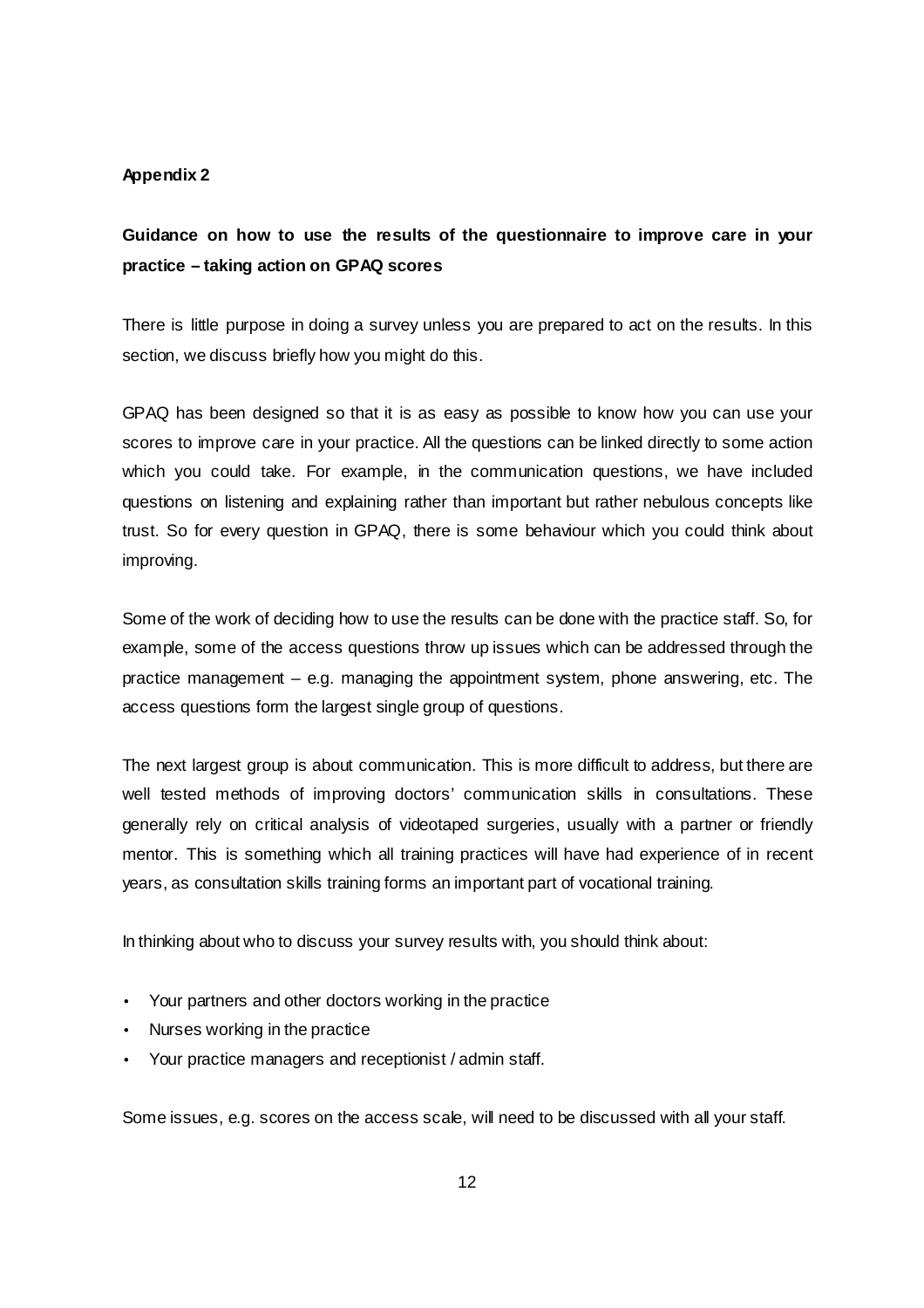To get level 2 and level 3 payments for the new contract, you will need to do more than this, and will have to have discussed the results of your survey with patients (e.g. a 'critical friends' group, or a patient participation group), and shown that you have done something about the results.

We are aware that most practices have little experience of how to use questionnaires to help them improve care. So, the National Primary Care Research and Development Centre, with the University of Exeter and CFEP have written a practical handbook on this subject. This handbook is freely available to download from NPCRDC's website (http://www.npcrdc.man.ac.uk/PublicationDetail.cfm?ID=111).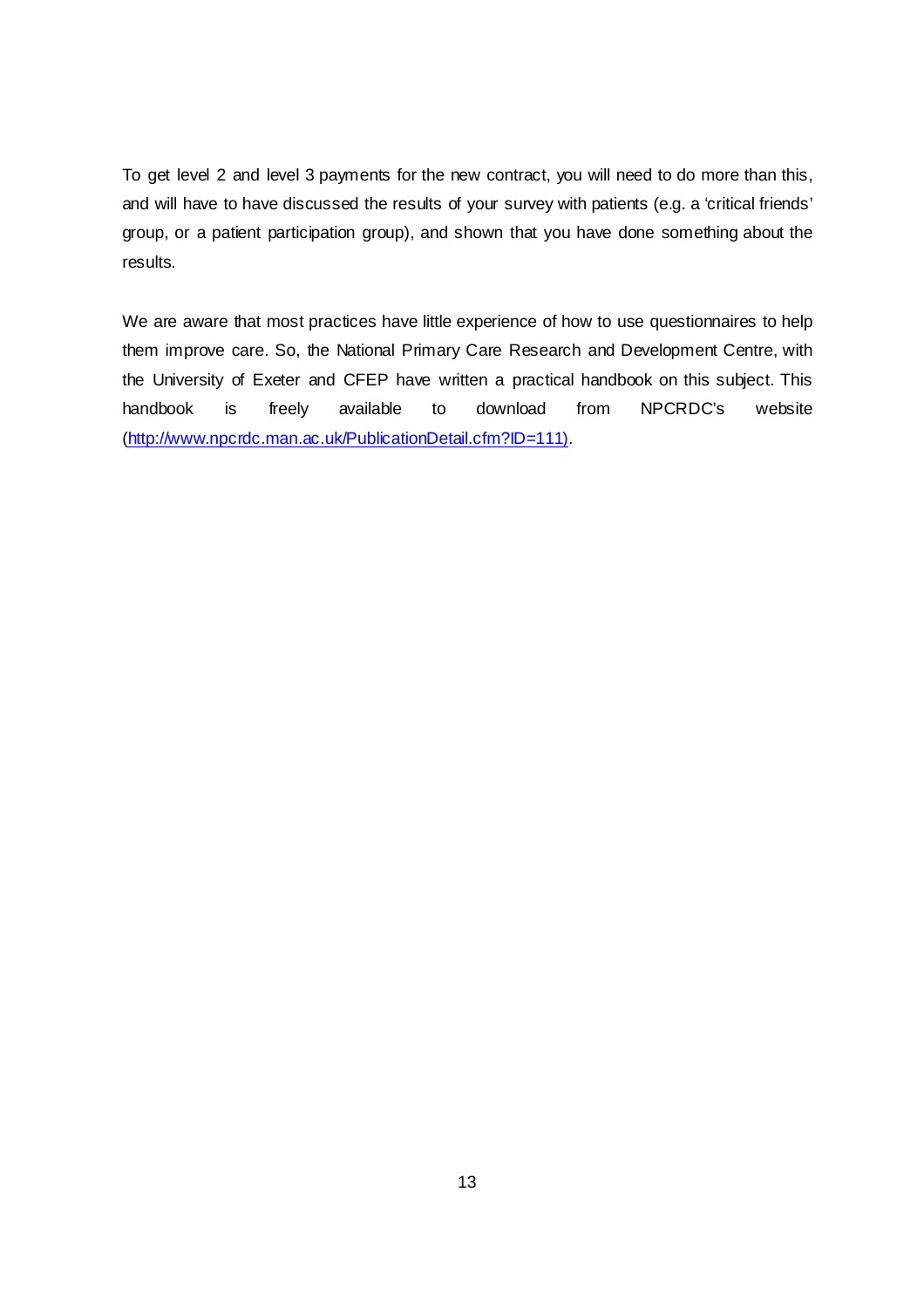# **Appendix 3**

# **Frequency distribution tables not included in the main body of the report**

| Q1. Number of visits to doctor in last 12 months | Number of responses |
|--------------------------------------------------|---------------------|
| None                                             | 21                  |
| Once or twice                                    | 128                 |
| Three or four times                              | 126                 |
| Five or six times                                | 114                 |
| Seven times or more                              | 97                  |

| Q2. Satisfaction with receptionists Number of responses |     |
|---------------------------------------------------------|-----|
| Very poor                                               | 0   |
| Poor                                                    | 2   |
| Fair                                                    | 17  |
| Good                                                    | 106 |
| Very good                                               | 195 |
| Excellent                                               | 166 |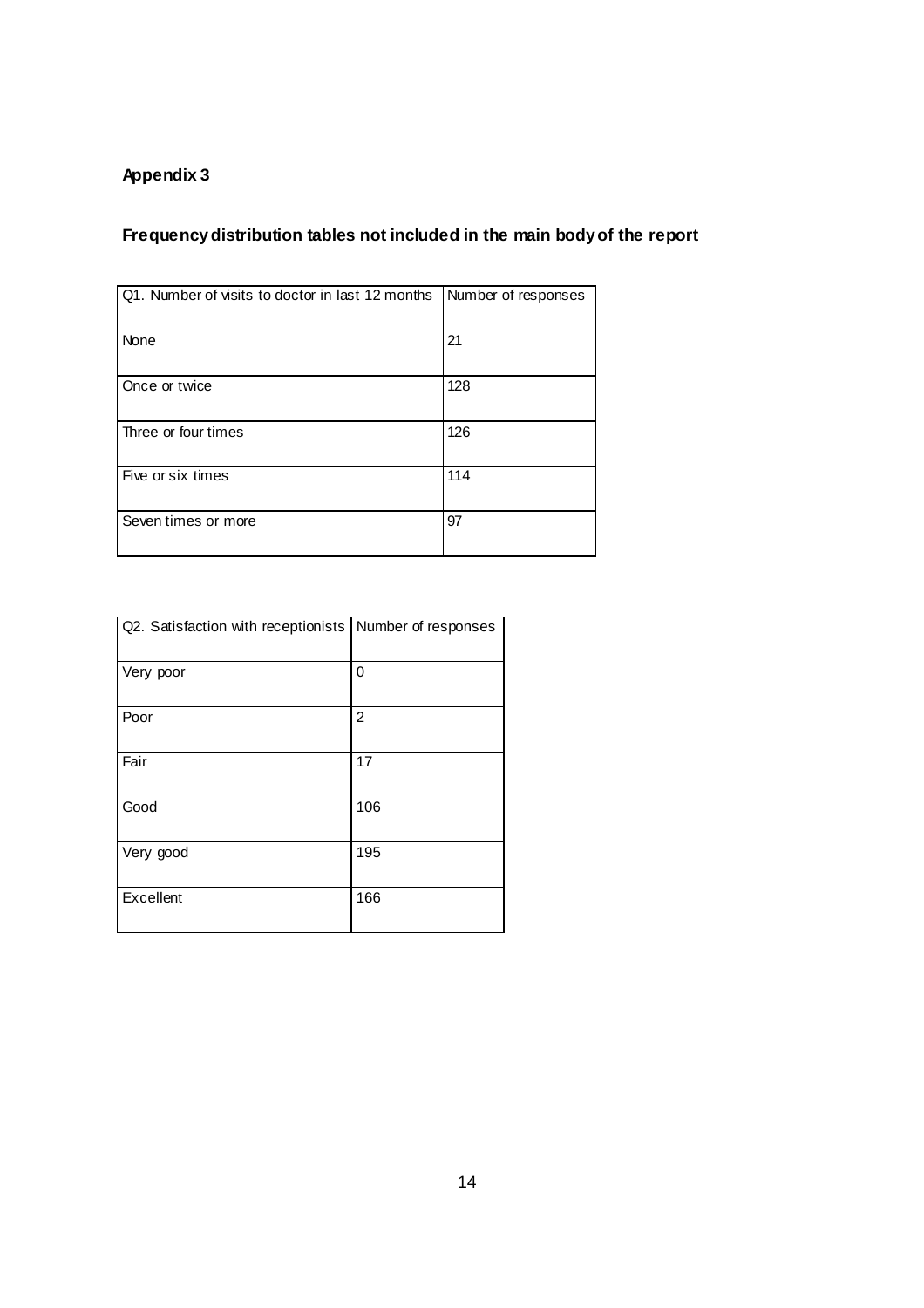| Q3a. Satisfaction with opening hours | Number of responses |
|--------------------------------------|---------------------|
| Very poor                            | 0                   |
| Poor                                 | 0                   |
| Fair                                 | 3                   |
| Good                                 | 218                 |
| Very good                            | 186                 |
| Excellent                            | 77                  |

| Q4b. Satisfaction with availability of particular doctor | Number of responses |
|----------------------------------------------------------|---------------------|
| Very poor                                                | $\overline{2}$      |
| Poor                                                     | 32                  |
| Fair                                                     | 158                 |
| Good                                                     | 125                 |
| Very good                                                | 90                  |
| Excellent                                                | 40                  |
| Does not apply                                           | 37                  |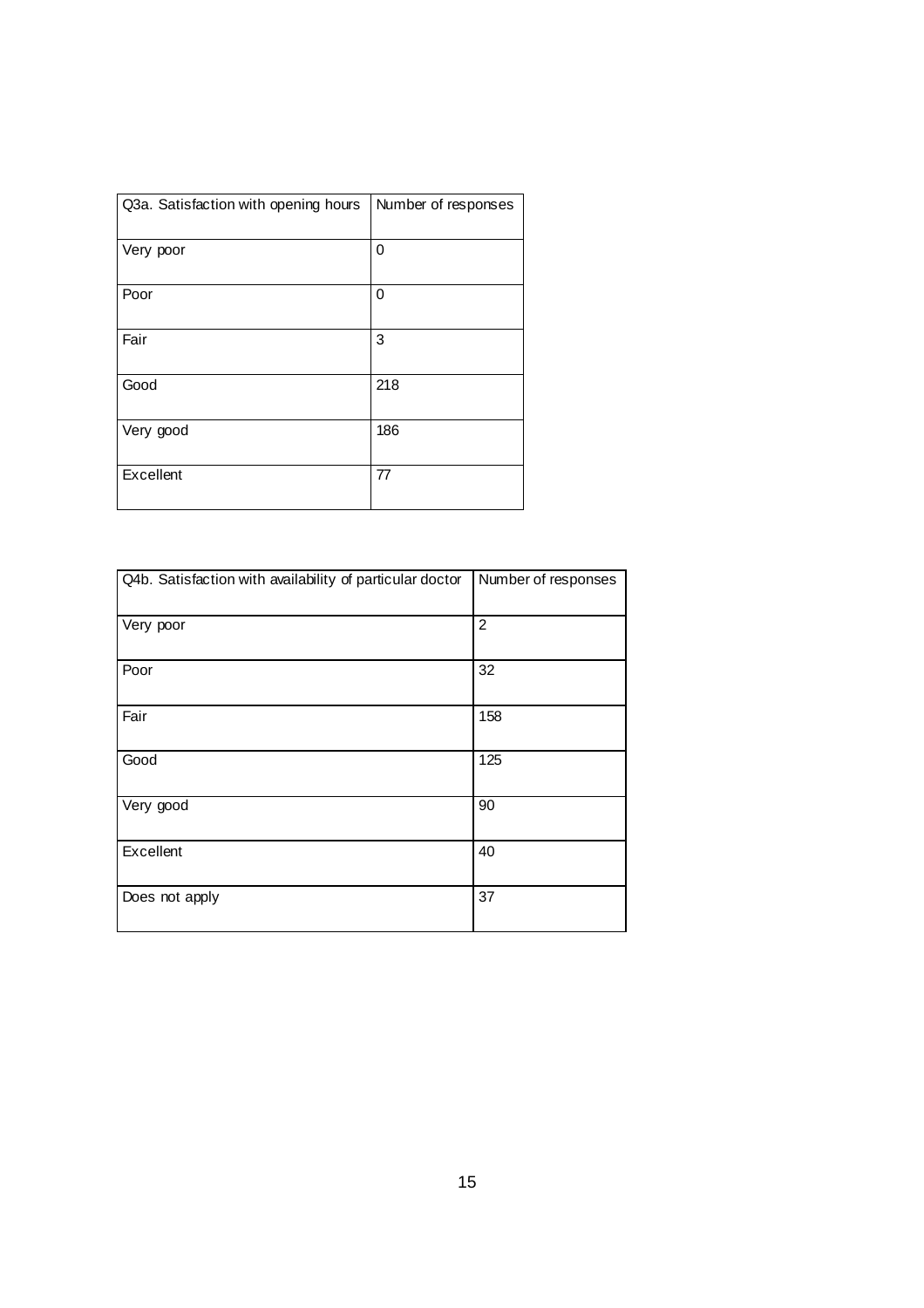| Q5b. Satisfaction with availability of any doctor | Number of responses |
|---------------------------------------------------|---------------------|
| Very poor                                         | $\mathbf 0$         |
| Poor                                              | 0                   |
| Fair                                              | 57                  |
| Good                                              | 129                 |
| Very good                                         | 143                 |
| Excellent                                         | 142                 |
| Does not apply                                    | 17                  |

| Q7b. Satisfaction with waiting times at practice   Number of responses |     |
|------------------------------------------------------------------------|-----|
| Very poor                                                              | 4   |
| Poor                                                                   | 56  |
| Fair                                                                   | 170 |
| Good                                                                   | 166 |
| Very good                                                              | 66  |
| Excellent                                                              | 21  |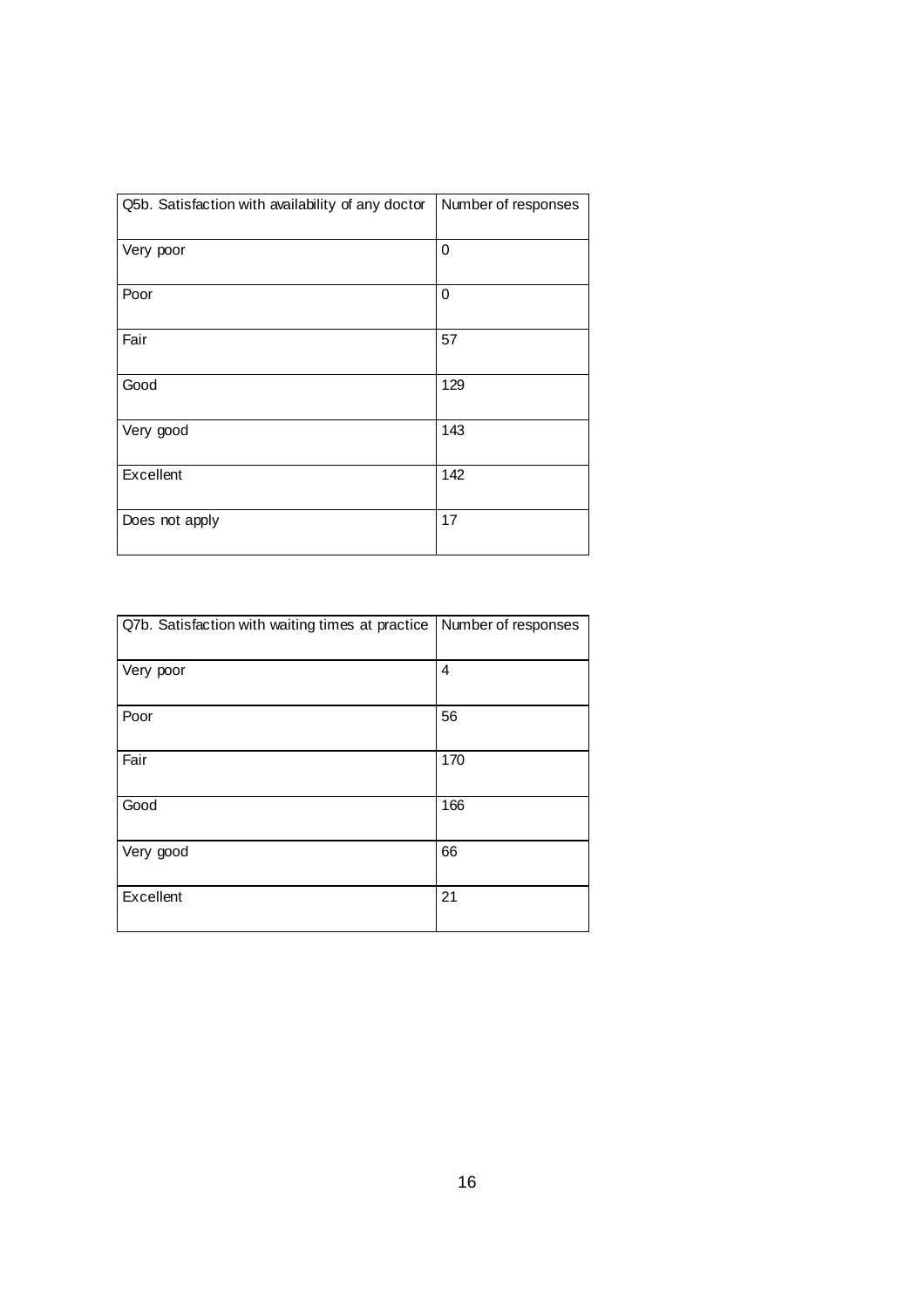| Q8a. Satisfaction with phoning through to practice | Number of responses |
|----------------------------------------------------|---------------------|
| Very poor                                          | $\mathbf 0$         |
| Poor                                               | 1                   |
| Fair                                               | 42                  |
| Good                                               | 182                 |
| Very good                                          | 153                 |
| Excellent                                          | 104                 |
| Don't know/ never tried                            | $\overline{4}$      |

| Q8b. Satisfaction with phoning through to doctor for advice | Number of responses |
|-------------------------------------------------------------|---------------------|
| Very poor                                                   | 0                   |
| Poor                                                        | 5                   |
| Fair                                                        | 44                  |
| Good                                                        | 125                 |
| Very good                                                   | 99                  |
| Excellent                                                   | 51                  |
| Don't know/ never tried                                     | 143                 |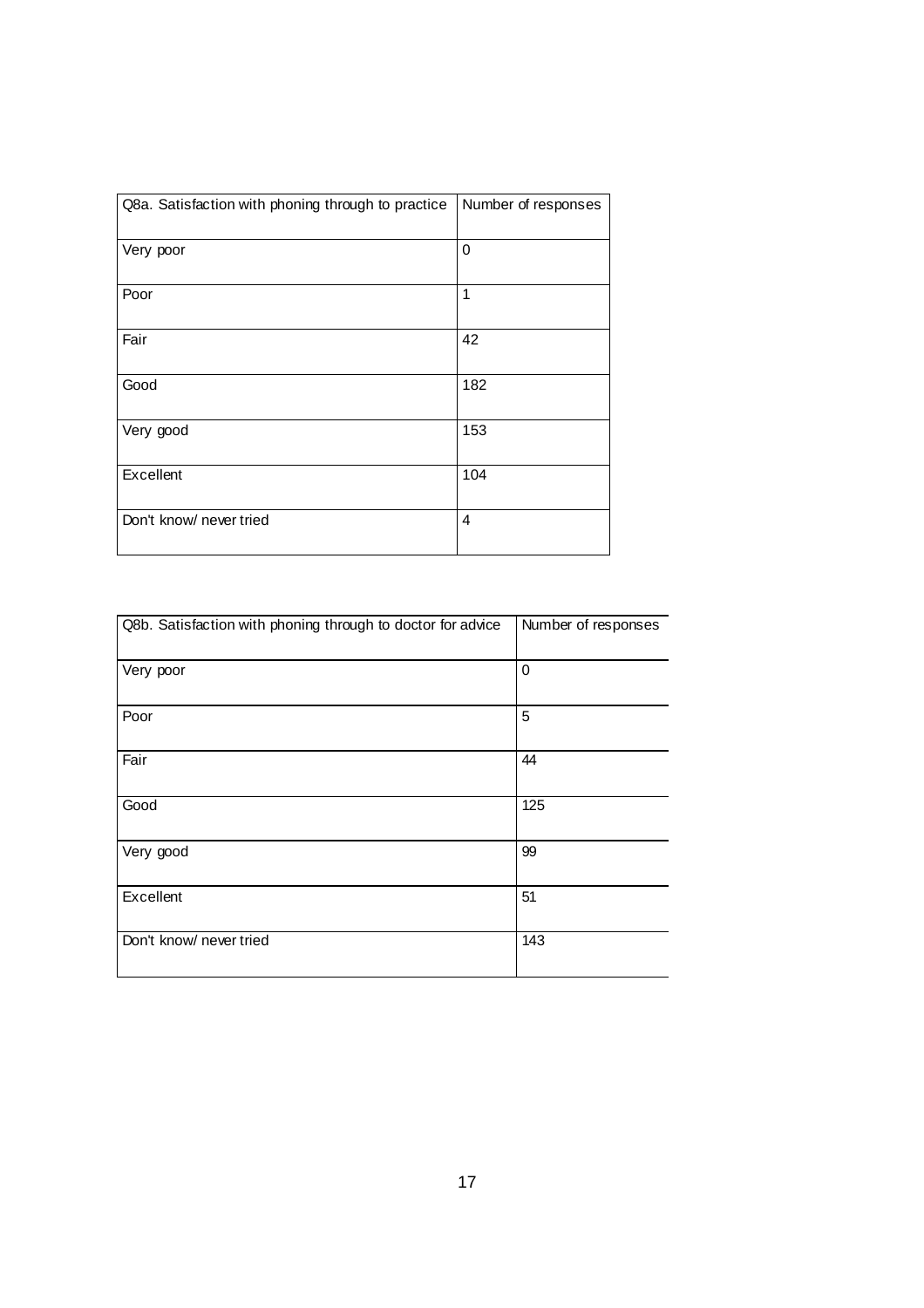| Q9b. Satisfaction with continuity of care   Number of responses |     |
|-----------------------------------------------------------------|-----|
| Very poor                                                       | 5   |
| Poor                                                            | 39  |
| Fair                                                            | 119 |
| Good                                                            | 162 |
| Very good                                                       | 98  |
| Excellent                                                       | 47  |

| Q10a. Satisfaction with doctor's questioning | Number of responses |
|----------------------------------------------|---------------------|
| Very poor                                    | 0                   |
| Poor                                         | 0                   |
| Fair                                         | 5                   |
| Good                                         | 51                  |
| Very good                                    | 150                 |
| Excellent                                    | 272                 |
| Does not apply                               | 12                  |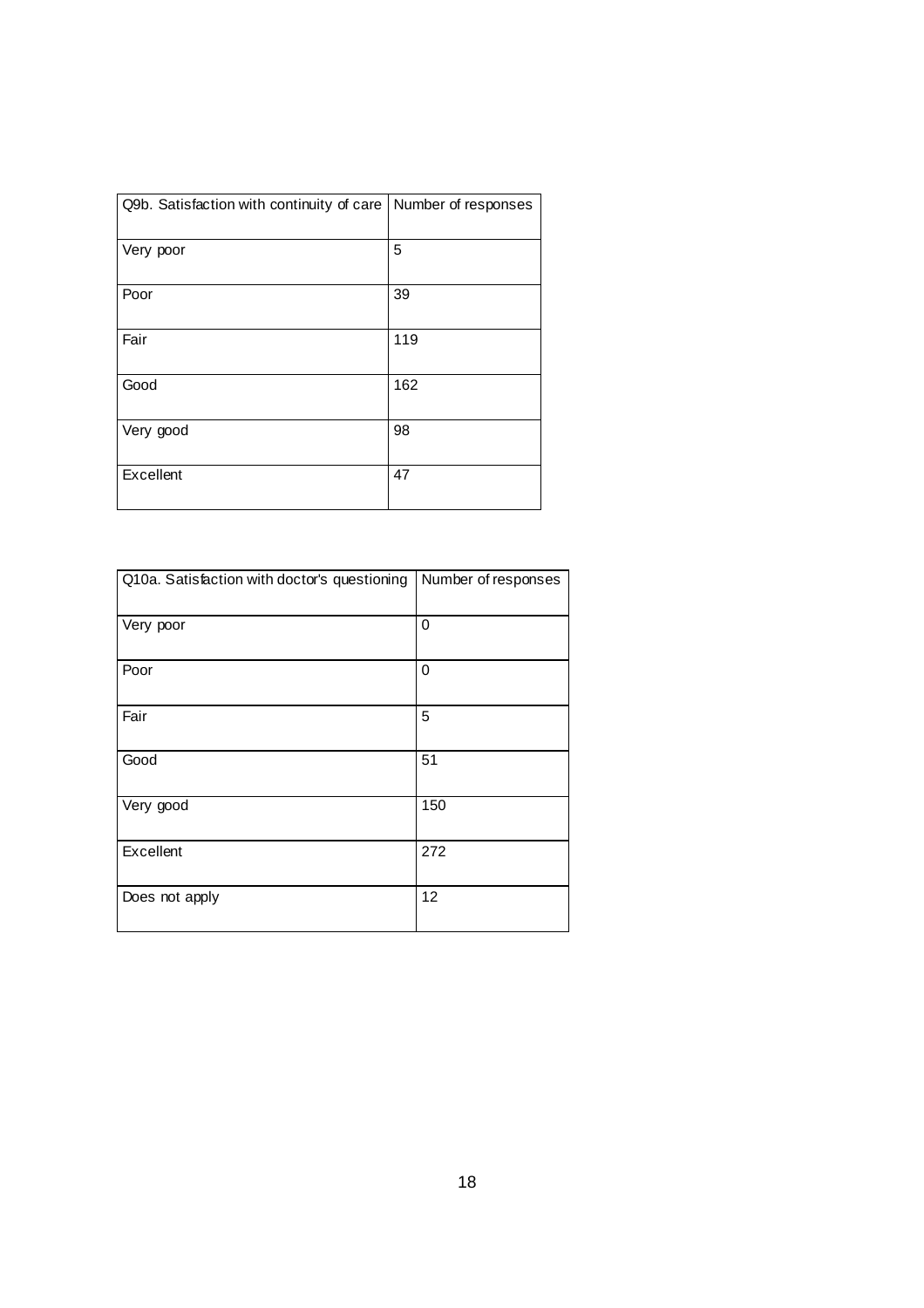| Q10b. Satisfaction with how well doctor listens | Number of responses |
|-------------------------------------------------|---------------------|
| Very poor                                       | 0                   |
| Poor                                            | 0                   |
| Fair                                            | 5                   |
| Good                                            | 56                  |
| Very good                                       | 134                 |
| Excellent                                       | 292                 |
| Does not apply                                  | 1                   |

| Q10c. Satisfaction with how well doctor puts patient at ease | Number of responses |
|--------------------------------------------------------------|---------------------|
| Very poor                                                    | 0                   |
| Poor                                                         | 0                   |
| Fair                                                         | $\overline{4}$      |
| Good                                                         | 50                  |
| Very good                                                    | 115                 |
| Excellent                                                    | 267                 |
| Does not apply                                               | 42                  |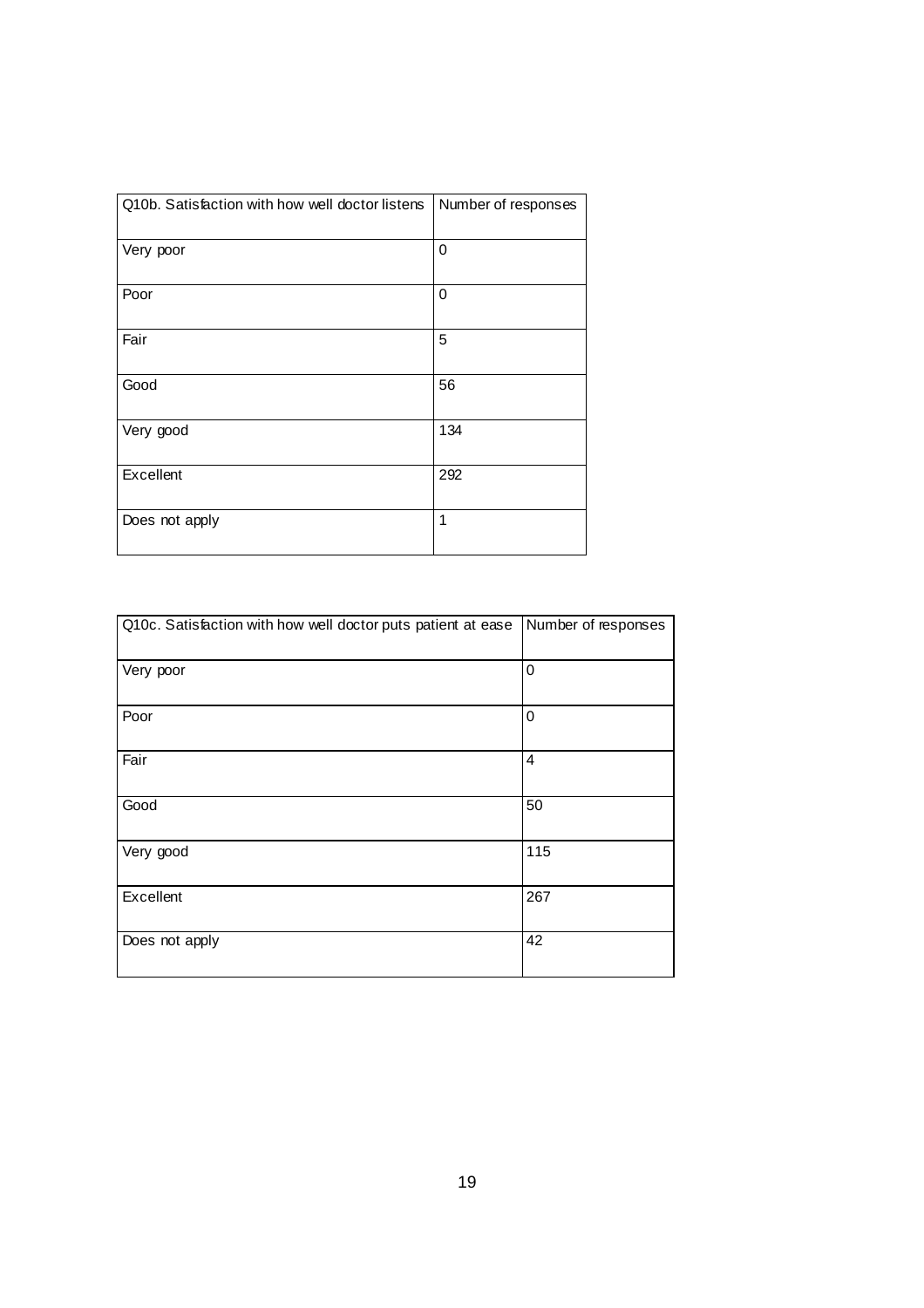| Q10d. Satisfaction with how much doctor involves patient | Number of responses |
|----------------------------------------------------------|---------------------|
| Very poor                                                | 0                   |
| Poor                                                     | 1                   |
| Fair                                                     | $\overline{4}$      |
| Good                                                     | 54                  |
| Very good                                                | 148                 |
| Excellent                                                | 263                 |
| Does not apply                                           | 14                  |

| Q10e. Satisfaction with doctor's explanations | Number of responses |
|-----------------------------------------------|---------------------|
| Very poor                                     | 0                   |
| Poor                                          | 1                   |
| Fair                                          | 4                   |
| Good                                          | 54                  |
| Very good                                     | 148                 |
| Excellent                                     | 263                 |
| Does not apply                                | 14                  |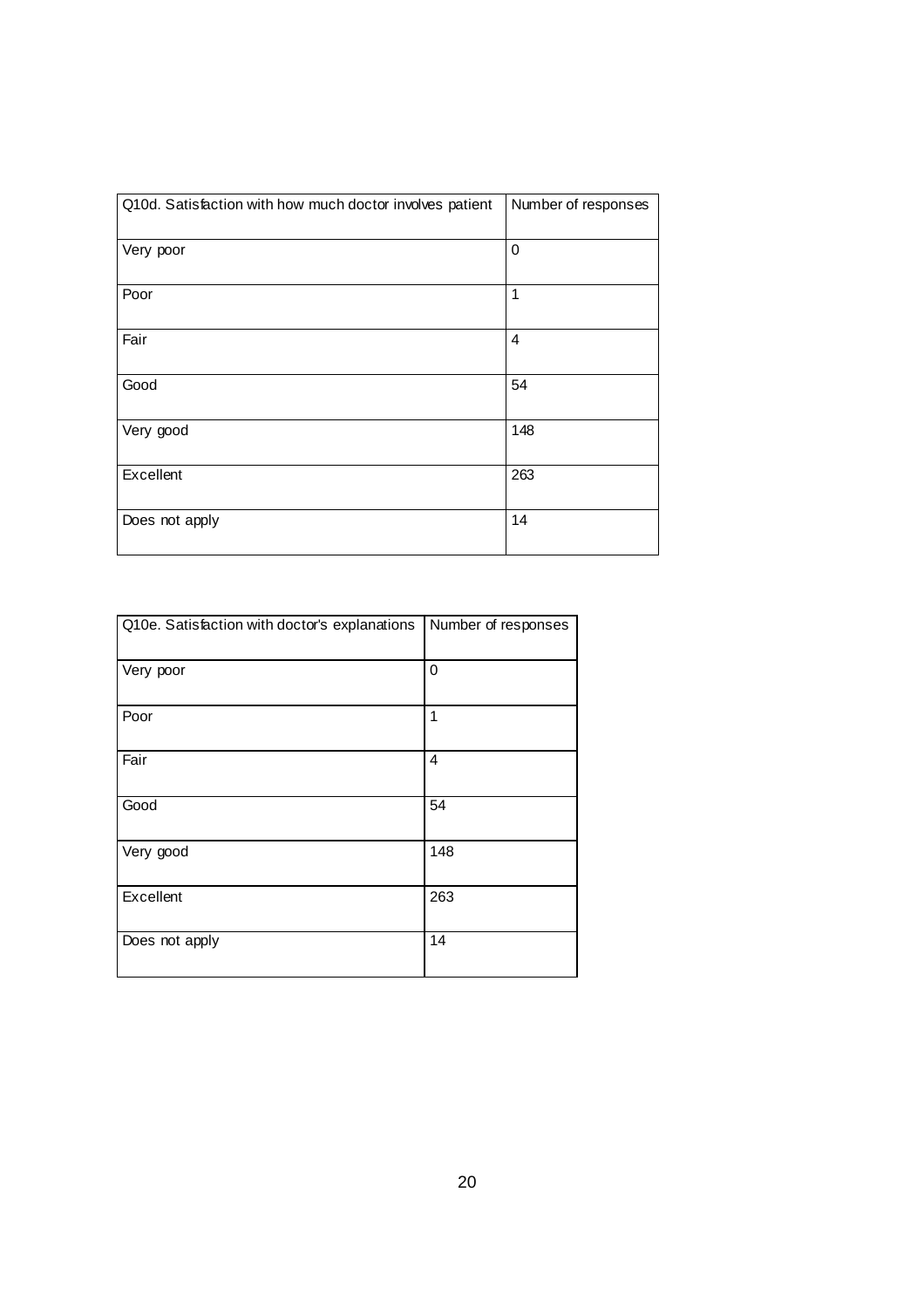| Q10f. Satisfaction with time doctor spends | Number of responses |
|--------------------------------------------|---------------------|
| Very poor                                  | 0                   |
| Poor                                       | 4                   |
| Fair                                       | 9                   |
| Good                                       | 78                  |
| Very good                                  | 133                 |
| Excellent                                  | 259                 |
| Does not apply                             | 1                   |

| Q10g. Satisfaction with doctor's patience | Number of responses |
|-------------------------------------------|---------------------|
| Very poor                                 | 0                   |
| Poor                                      | 1                   |
| Fair                                      | 6                   |
| Good                                      | 55                  |
| Very good                                 | 133                 |
| Excellent                                 | 285                 |
| Does not apply                            | 8                   |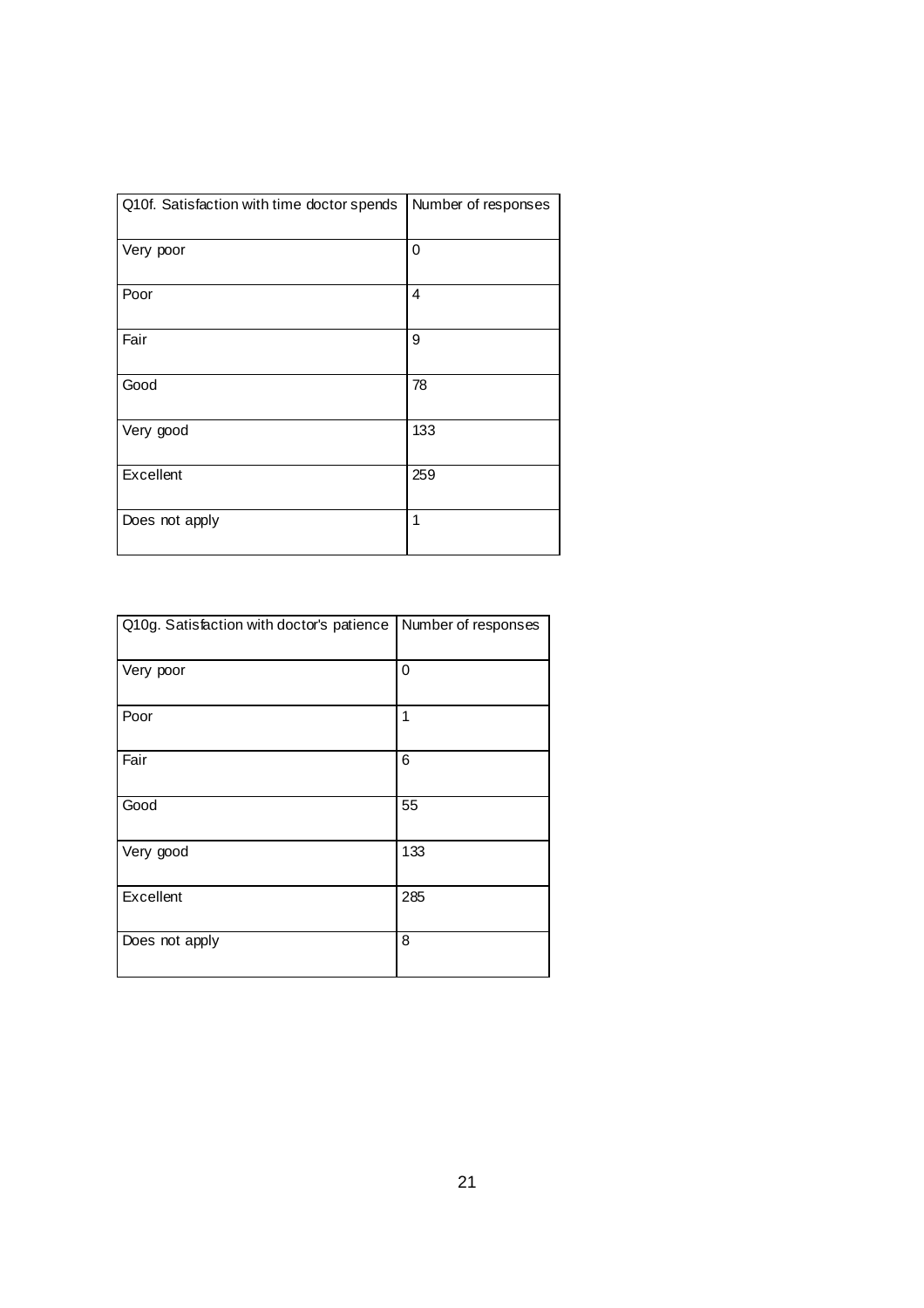| Q10h. Satisfaction with doctor's caring and concern | Number of responses |
|-----------------------------------------------------|---------------------|
| Very poor                                           | 0                   |
| Poor                                                | 0                   |
| Fair                                                | $\overline{7}$      |
| Good                                                | 53                  |
| Very good                                           | 119                 |
| Excellent                                           | 303                 |
| Does not apply                                      | 5                   |

| Q11a. Ability to understand problem after visiting doctor | Number of responses |
|-----------------------------------------------------------|---------------------|
|                                                           |                     |
| Much more than before the visit                           | 229                 |
| A little more than before the visit                       | 150                 |
| The same or less than before the visit                    | 57                  |
| Does not apply                                            | 49                  |

| Q11b. Ability to cope with problem after visiting doctor | Number of responses |
|----------------------------------------------------------|---------------------|
| Much more than before the visit                          | 212                 |
| A little more than before the visit                      | 141                 |
| The same or less than before the visit                   | 77                  |
| Does not apply                                           | 56                  |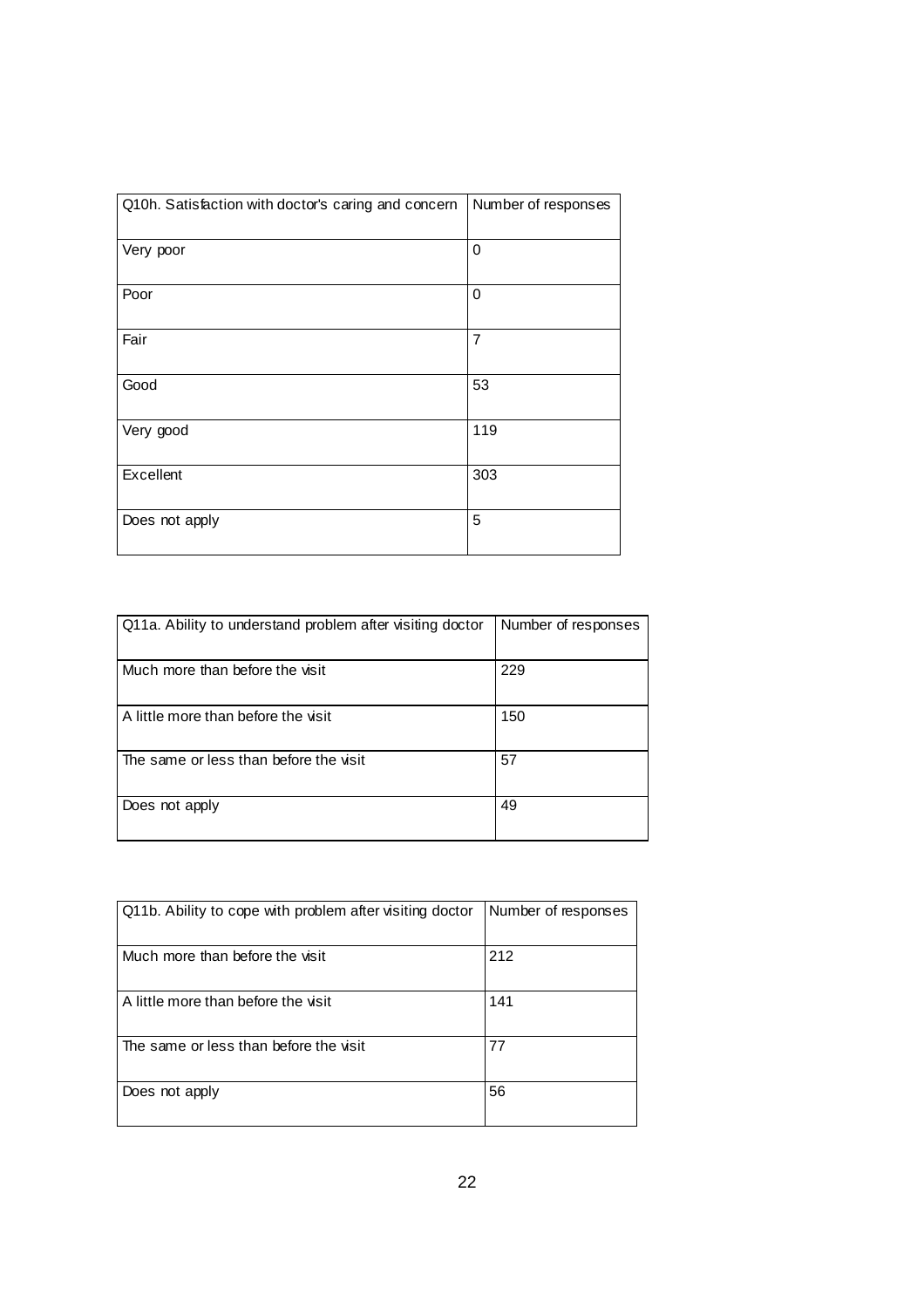| Q11c. Ability to keep healthy after visiting doctor | Number of responses |
|-----------------------------------------------------|---------------------|
| Much more than before the visit                     | 209                 |
| A little more than before the visit                 | 133                 |
| The same or less than before the visit              | 83                  |
| Does not apply                                      | 64                  |